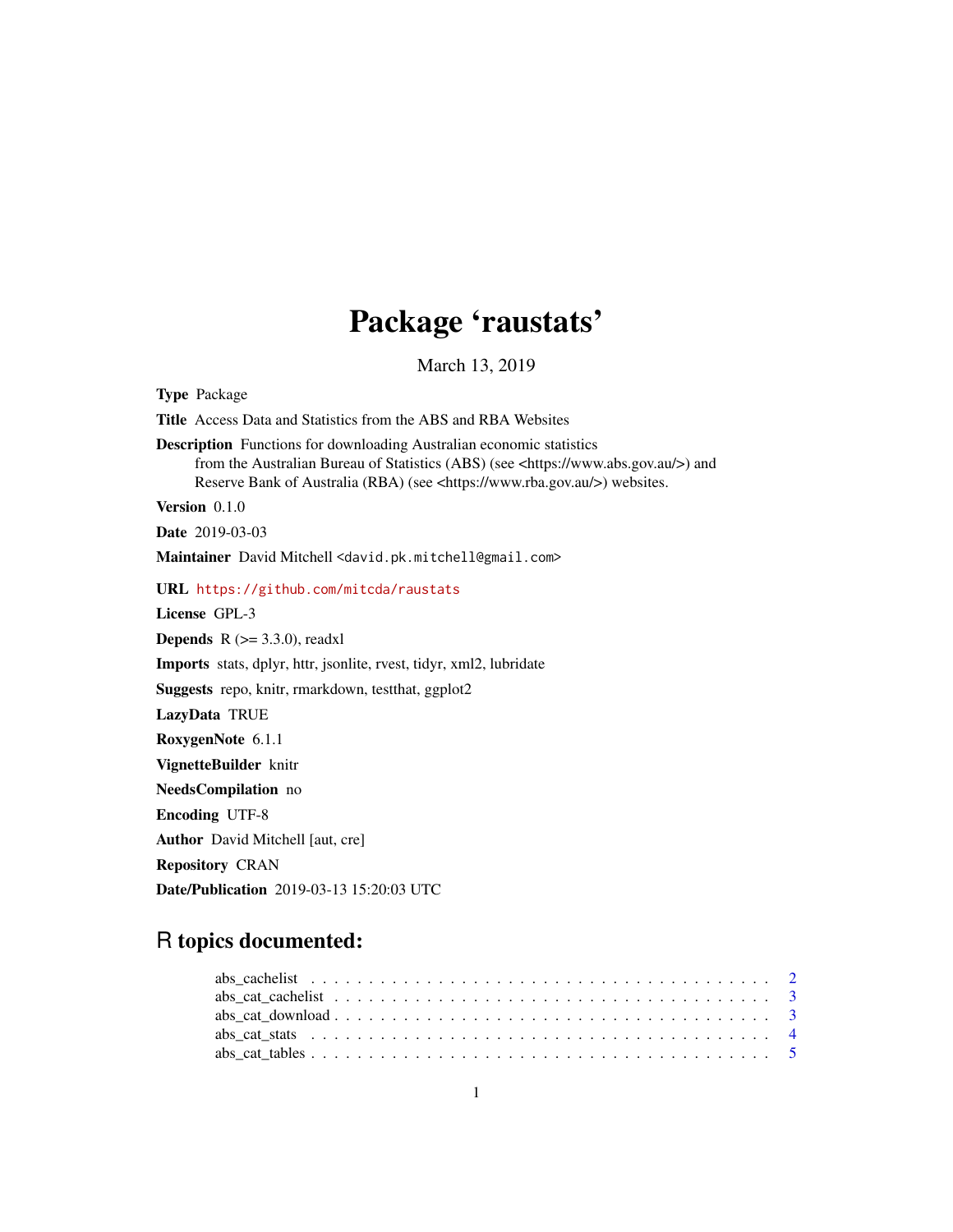## <span id="page-1-0"></span>2 abs\_cachelist

| $abs\_datasets \ldots \ldots \ldots \ldots \ldots \ldots \ldots \ldots \ldots \ldots \ldots \ldots \ldots$              |  |  |  |  |  |  |  |  |  |  |  |  |  |  | -6             |
|-------------------------------------------------------------------------------------------------------------------------|--|--|--|--|--|--|--|--|--|--|--|--|--|--|----------------|
|                                                                                                                         |  |  |  |  |  |  |  |  |  |  |  |  |  |  | $\overline{7}$ |
|                                                                                                                         |  |  |  |  |  |  |  |  |  |  |  |  |  |  | $\overline{8}$ |
| $\text{abs\_read\_tss} \dots \dots \dots \dots \dots \dots \dots \dots \dots \dots \dots \dots \dots \dots \dots \dots$ |  |  |  |  |  |  |  |  |  |  |  |  |  |  |                |
|                                                                                                                         |  |  |  |  |  |  |  |  |  |  |  |  |  |  |                |
|                                                                                                                         |  |  |  |  |  |  |  |  |  |  |  |  |  |  |                |
|                                                                                                                         |  |  |  |  |  |  |  |  |  |  |  |  |  |  |                |
|                                                                                                                         |  |  |  |  |  |  |  |  |  |  |  |  |  |  |                |
|                                                                                                                         |  |  |  |  |  |  |  |  |  |  |  |  |  |  |                |
| rba file download $\ldots \ldots \ldots \ldots \ldots \ldots \ldots \ldots \ldots \ldots \ldots \ldots$                 |  |  |  |  |  |  |  |  |  |  |  |  |  |  |                |
|                                                                                                                         |  |  |  |  |  |  |  |  |  |  |  |  |  |  |                |
|                                                                                                                         |  |  |  |  |  |  |  |  |  |  |  |  |  |  |                |
|                                                                                                                         |  |  |  |  |  |  |  |  |  |  |  |  |  |  |                |
|                                                                                                                         |  |  |  |  |  |  |  |  |  |  |  |  |  |  |                |
|                                                                                                                         |  |  |  |  |  |  |  |  |  |  |  |  |  |  |                |

#### **Index** 2008 **[18](#page-17-0)**

abs\_cachelist *Datasets available through the ABS API*

## Description

This data set provides a list of all datasets, and the associated metadata, available through the ABS API.

## Usage

abs\_cachelist

## Format

A data frame containing three columns:

- id ABS dataset identifier.
- agencyID Source agency identifier (ABS).
- name ABS dataset name.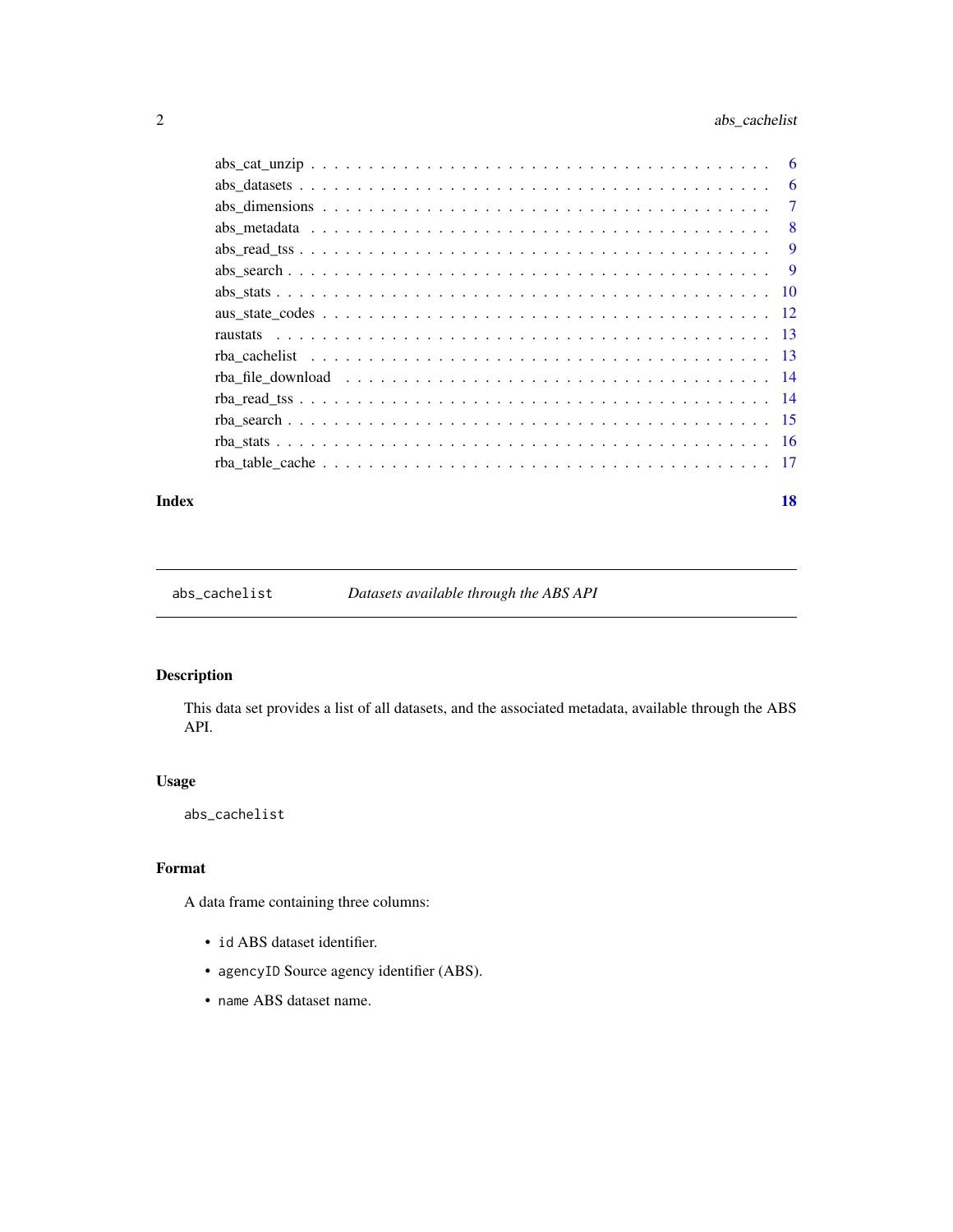<span id="page-2-0"></span>abs\_cat\_cachelist *List of ABS catalogue tables*

#### Description

This data set provides a list of the most common ABS catalogue tables.

#### Usage

```
abs_cat_cachelist
```
#### Format

A data frame containing five columns:

- publication\_title ABS publication title.
- catalogue\_no ABS catalogue number.
- abs\_url ABS URL.
- last\_updated Publication last updated.
- type Publication type one of either 'time series', 'panel' or 'summary'.RBA URL

abs\_cat\_download *Function to download files from the ABS website and store locally*

## Description

Gets files from ABS website specified by URL

## Usage

abs\_cat\_download(data\_url, exdir = tempdir())

#### Arguments

| data url | Character vector specifying an ABS data URLs.                                                                    |
|----------|------------------------------------------------------------------------------------------------------------------|
| exdir    | Target directory for downloaded files (defaults to $tempdir()$ ). Directory is cre-<br>ated if it doesn't exist. |

## Value

Downloads data from the ABS website and returns a character vector listing the location where files are saved.

#### Author(s)

David Mitchell <david.pk.mitchell@gmail.com>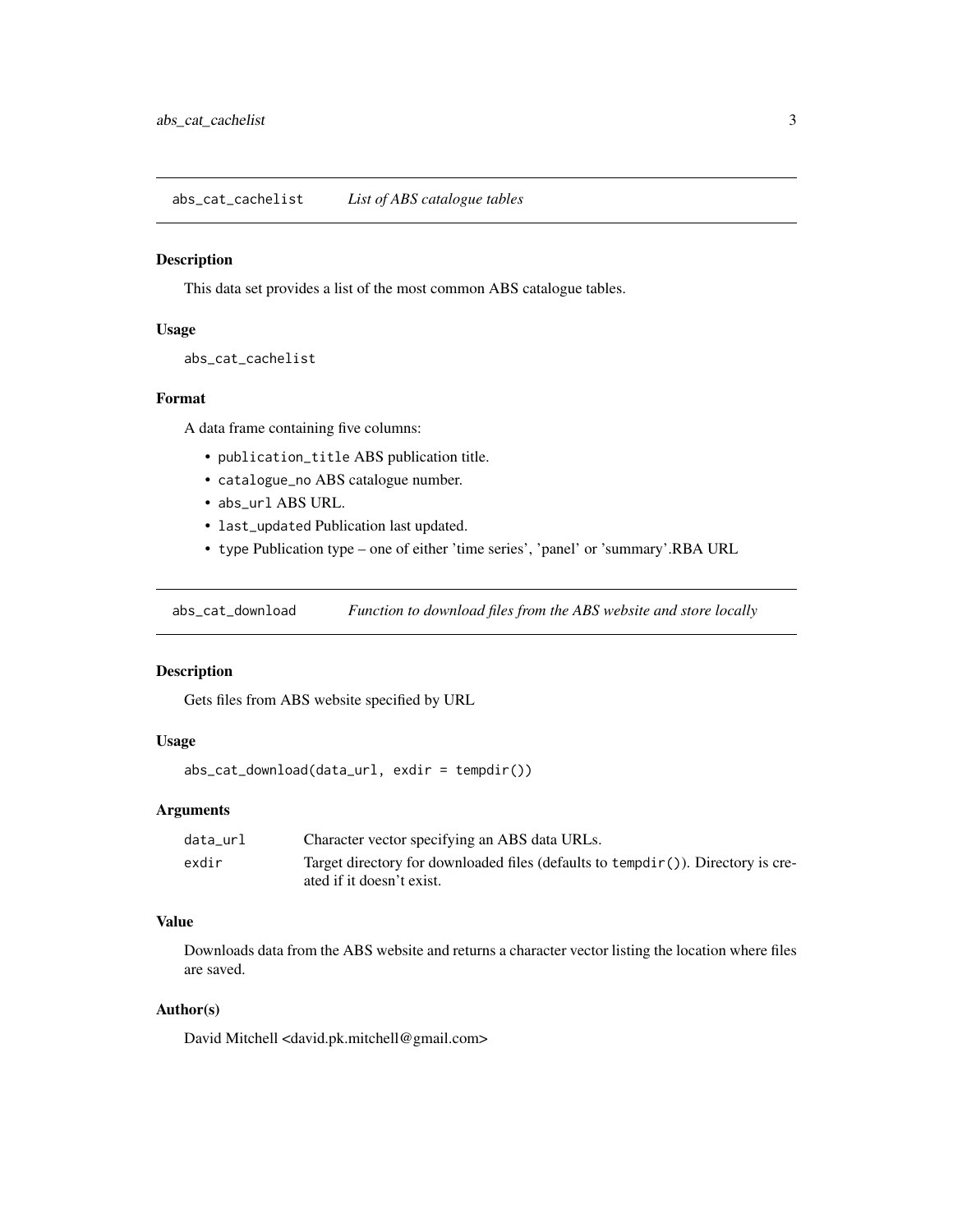<span id="page-3-0"></span>

TBC

## Usage

```
abs_cat_stats(cat_no, tables = "All", releases = "Latest",
  types = "tss")
```
## Arguments

| cat_no   | Character vector specifying one or more ABS collections or catalogue numbers<br>to download.                                                                                                                                                                           |
|----------|------------------------------------------------------------------------------------------------------------------------------------------------------------------------------------------------------------------------------------------------------------------------|
| tables   | A character vector of regular expressions denoting tables to download. The de-<br>fault ('All') downloads all time series spreadsheet tables for each specified cata-<br>logue. Use a list to specify different table sets for each specified ABS catalogue<br>number. |
| releases | Date or character string object specifying the month and year denoting which<br>release to download. Default is "Latest", which downloads the latest available<br>data. See examples for further details.                                                              |
| types    | One of either 'tss' $-$ ABS time series spreadsheet (the default) or 'css' $-$ ABS<br>data cube (cross-section spreadsheet).                                                                                                                                           |

## Value

data frame in long format

## Author(s)

David Mitchell <david.pk.mitchell@gmail.com>

```
## Download quarterly Australian National Accounts, Tables 1 & 2
ana_q <- abs_cat_stats("5206.0", tables=c("Table 1\\W+", "Table 2\\W+"));
## Download December 2017 Australian National Accounts, Table 1
ana_q_2017q4 <- abs_cat_stats("5206.0", tables="Table 1\\W+", release="Dec 2017");
```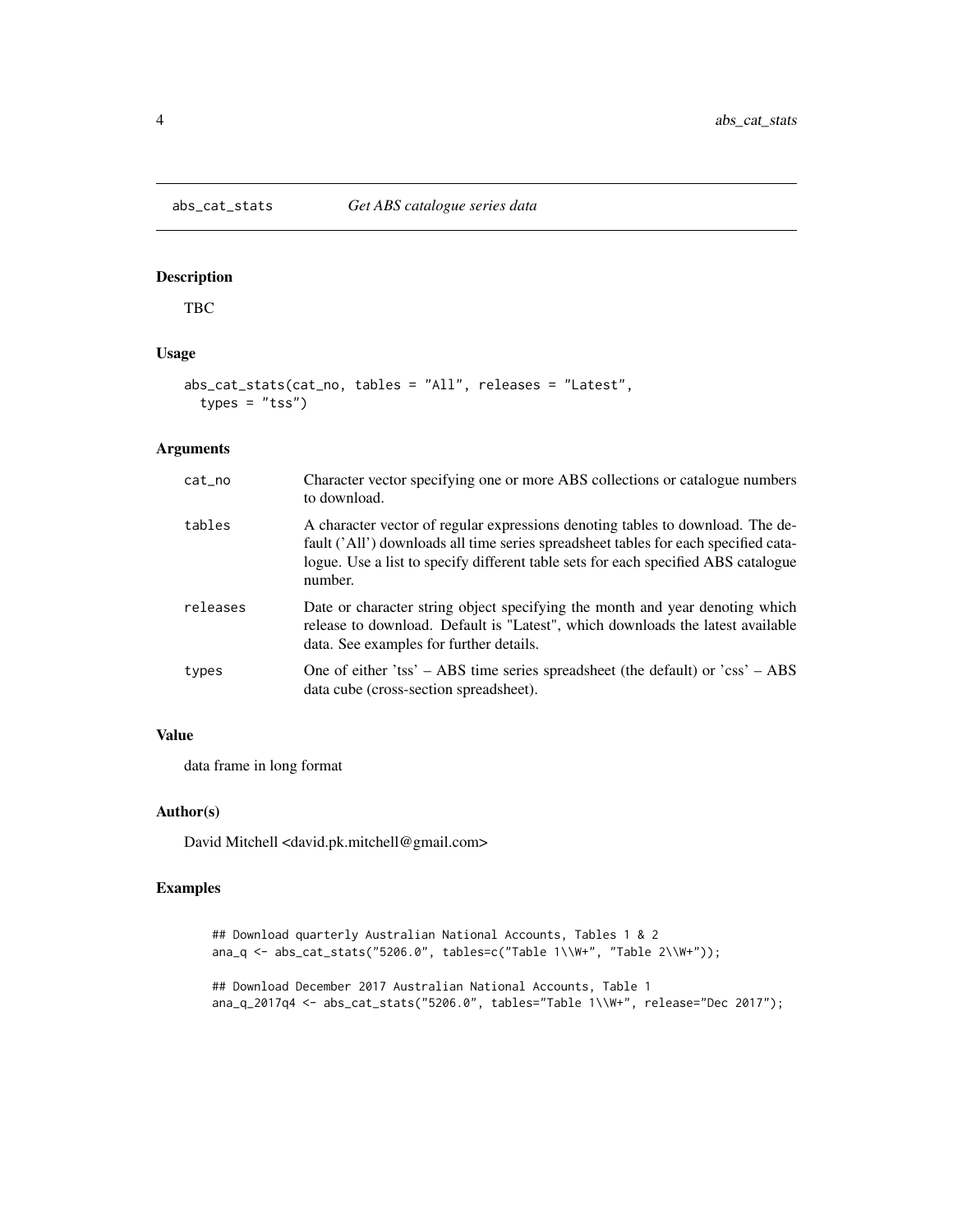<span id="page-4-0"></span>abs\_cat\_tables *Return ABS catalogue tables*

#### Description

Return list of tables from specified ABS catalogue number

#### Usage

```
abs_cat_tables(cat_no, releases = "Latest", types = c("tss", "css"),
  include_urls = FALSE)
```
## Arguments

| cat_no       | ABS catalogue numbers.                                                                                                                                                                                                                         |
|--------------|------------------------------------------------------------------------------------------------------------------------------------------------------------------------------------------------------------------------------------------------|
| releases     | Date or character string object specifying the month and year denoting which<br>release to download. Default is "Latest", which downloads the latest available<br>data. See examples for further details.                                      |
| types        | ABS publication types to return. Permissable options include one or more of:<br>'tss' – ABS Time Series Spreadsheets, 'css' - ABS Data Cubes and 'pub' – ABS<br>Publications. The default returns all Time Series Spreadsheets and Data Cubes. |
| include urls | Include full URLs to returned ABS data files. Default (FALSE) does not include<br>data file URLs.                                                                                                                                              |

#### Value

Returns a data frame listing the data collection tables and links.

#### Author(s)

David Mitchell <david.pk.mitchell@gmail.com>

```
## List latest available quarterly National Accounts tables
ana_tables <- abs_cat_tables("5206.0", releases="Latest");
ana_tables_url <- abs_cat_tables("5206.0", releases="Latest", include_urls=TRUE);
## List latest available CPI Time Series Spreadsheet tables only
cpi_tables <- abs_cat_tables("6401.0", releases="Latest", types="tss");
cpi_tables_url <- abs_cat_tables("5206.0", releases="Latest", types="tss", include_urls=TRUE);
## List latest available ASGS Volume 3 Data Cubes
asgs_vol3_tables <- abs_cat_tables("1270.0.55.003", releases="Latest", types="css");
asgs_vol3_tables_url <- abs_cat_tables("1270.0.55.003", releases="Latest",
                                       types="css", include_urls=TRUE);
```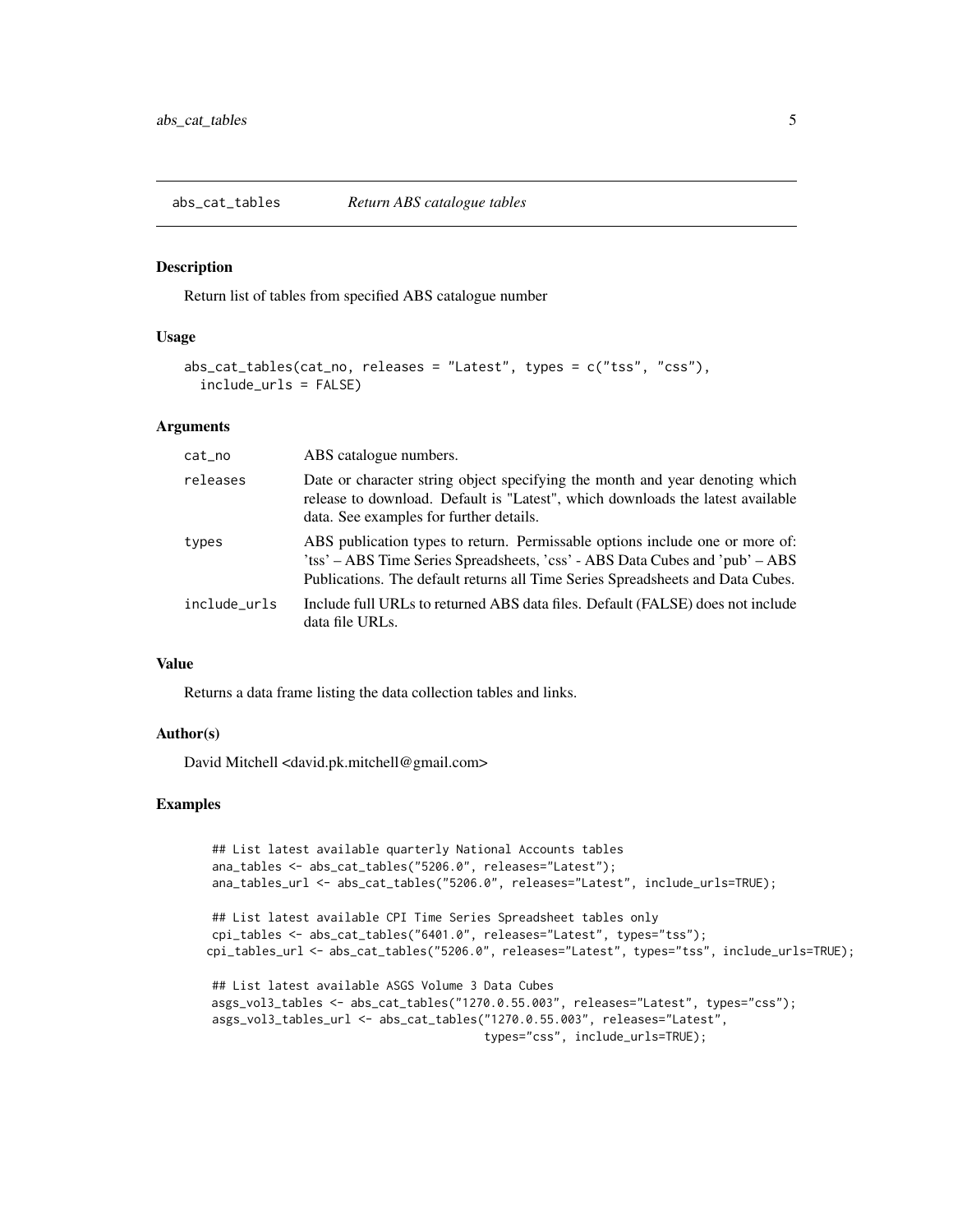<span id="page-5-0"></span>6 abs\_datasets

## List latest available ASGS ANZSIC publications (PDF) files anzsic\_2006 <- abs\_cat\_tables("1292.0", releases="Latest", types="pub", include\_urls=TRUE);

abs\_cat\_unzip *Uncompress locally-stored ABS Catalogue data file archives*

## Description

Function to uncompress locally-stored ABS Catalogue data file archives

## Usage

abs\_cat\_unzip(files, exdir)

## Arguments

| files | One or more local zip files.                                                                                                                                                                          |
|-------|-------------------------------------------------------------------------------------------------------------------------------------------------------------------------------------------------------|
| exdir | Target directory for extracted archive files. Directory is created if it doesn't<br>exist. If missing, creates a new subdirectory in tempdir() using the respective<br>zip files (specified in files. |

#### Value

Returns a character vector listing the names of all files extracted.

## Author(s)

David Mitchell <david.pk.mitchell@gmail.com>

abs\_datasets *Download updated data series information from the ABS API*

## **Description**

TBC

#### Usage

abs\_datasets(lang = "en", include\_notes = FALSE)

## Arguments

| lang          | Preferred language (default 'en' - English).        |
|---------------|-----------------------------------------------------|
| include notes | Include ABS annotation information for each series. |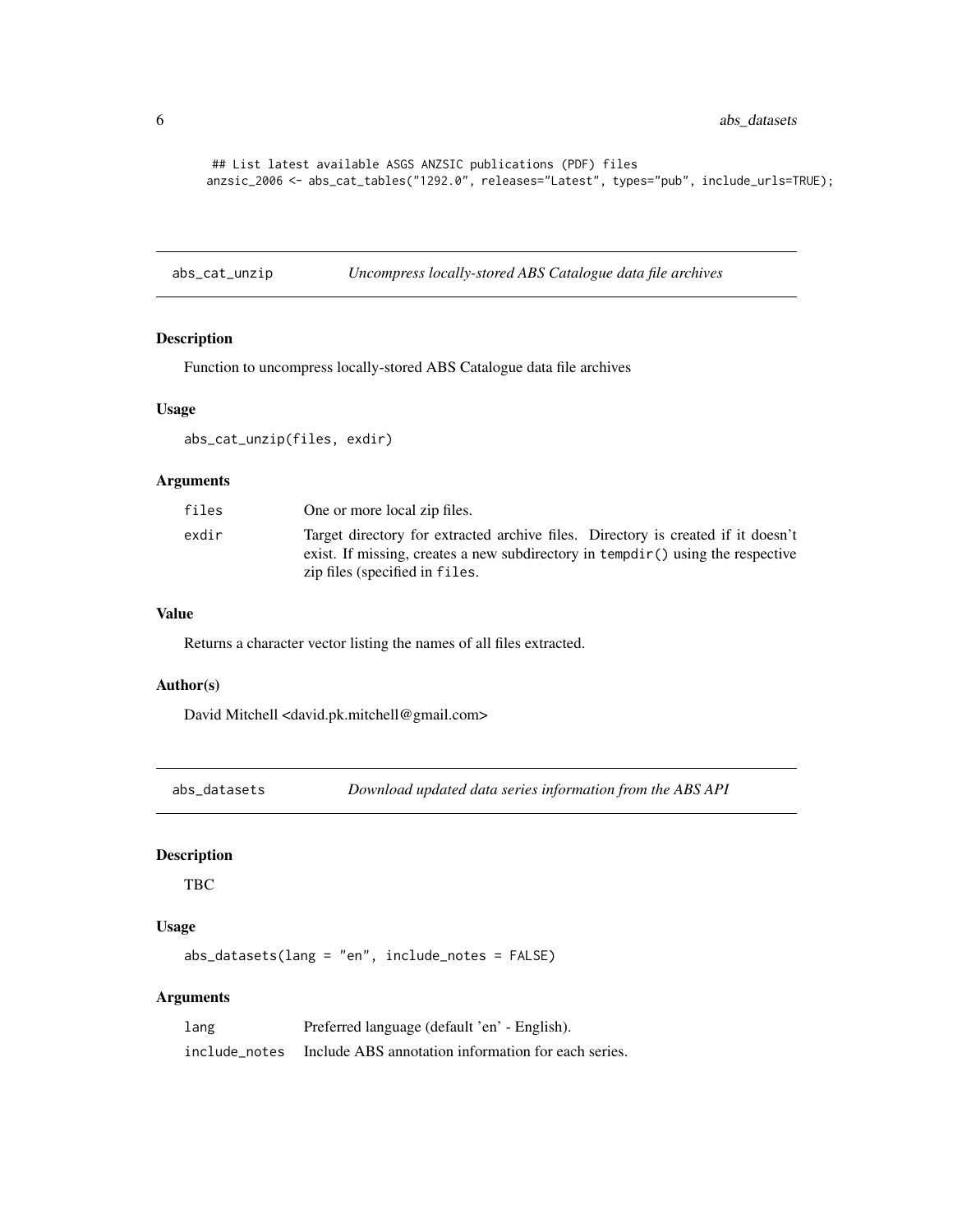<span id="page-6-0"></span>abs\_dimensions 7

## Value

data frame in long format

## Author(s)

David Mitchell <david.pk.mitchell@gmail.com>

## Examples

```
datasets <- abs_datasets()
datasets <- abs_datasets(include_notes=TRUE)
```
## abs\_dimensions *Return available dimensions of ABS series*

## Description

This function returns the available dimeninsions for a specified ABS API dataset.

#### Usage

```
abs_dimensions(dataset, update_cache = FALSE)
```
## Arguments

| dataset      | Character vector of dataset codes. These codes correspond to the indicatorID<br>column from the indicator data frame of abs_cache or abs_cachelist, or the<br>result of abs_indicators. |
|--------------|-----------------------------------------------------------------------------------------------------------------------------------------------------------------------------------------|
| update_cache | Logical expression, if FALSE (default), use the cached list of available ABS. Stat<br>datasets, if TRUE, update the list of available datasets.                                         |

## Value

a data frame with available dataset dimensions.

## Author(s)

David Mitchell <david.pk.mitchell@gmail.com>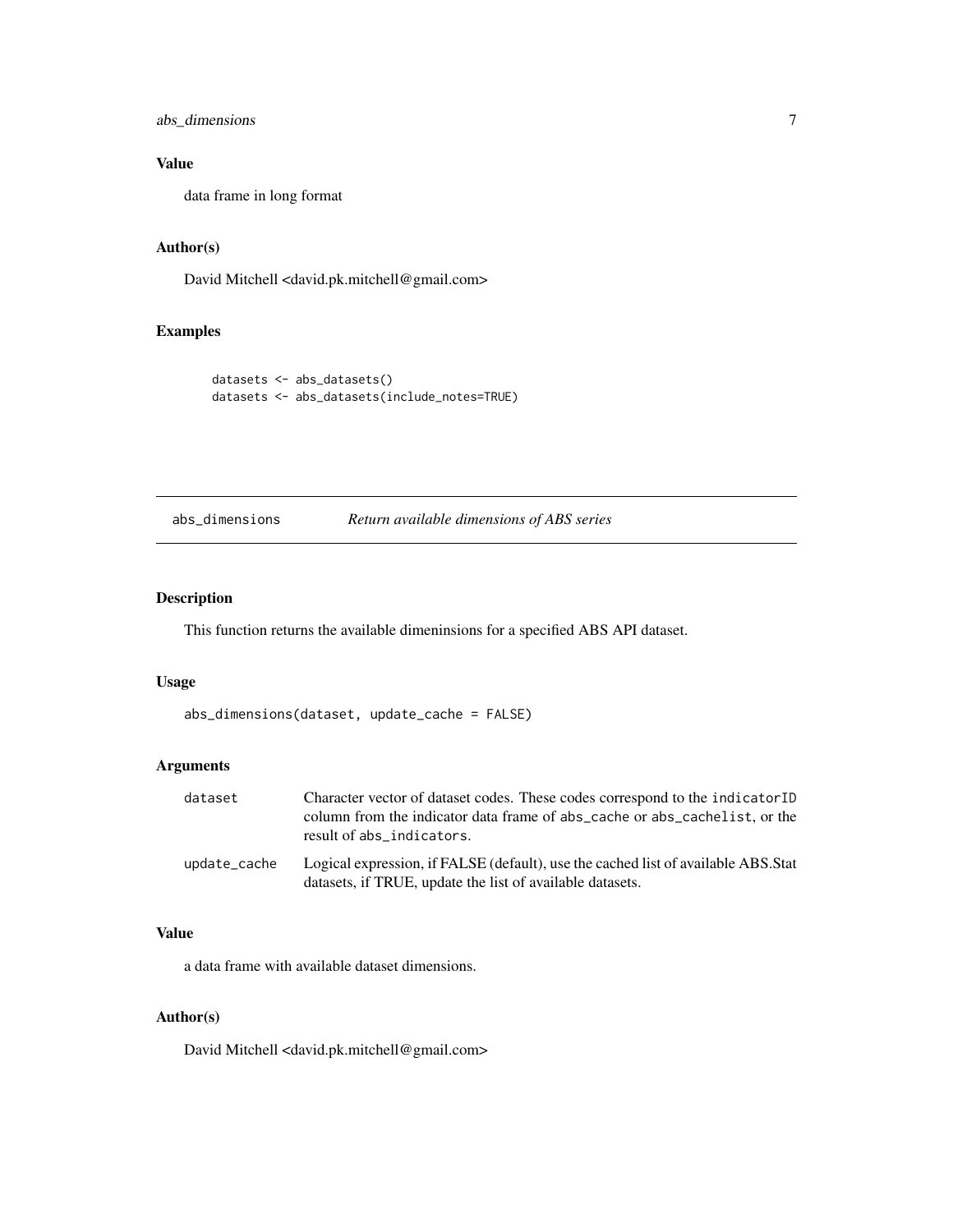## Examples

```
## CPI - Consumer Price Index
x <- abs_dimensions("CPI");
str(x)
## LF - Labour Force
x <- abs_dimensions("LF");
str(x)
```
abs\_metadata *Download updated data series information from the ABS API*

## Description

TBC

## Usage

abs\_metadata(id, lang = "en")

## Arguments

| id   | ABS dataset ID.                              |
|------|----------------------------------------------|
| lang | Preferred language (default 'en' - English). |

## Value

data frame in long format

## Author(s)

David Mitchell <david.pk.mitchell@gmail.com>

```
datasets <- abs_datasets();
x <- abs_metadata("CPI");
x <- abs_metadata(grep("cpi", datasets$id, ignore.case=TRUE, value=TRUE));
names(x)
y <- abs_metadata(datasets$id[1]);
names(y)
```
<span id="page-7-0"></span>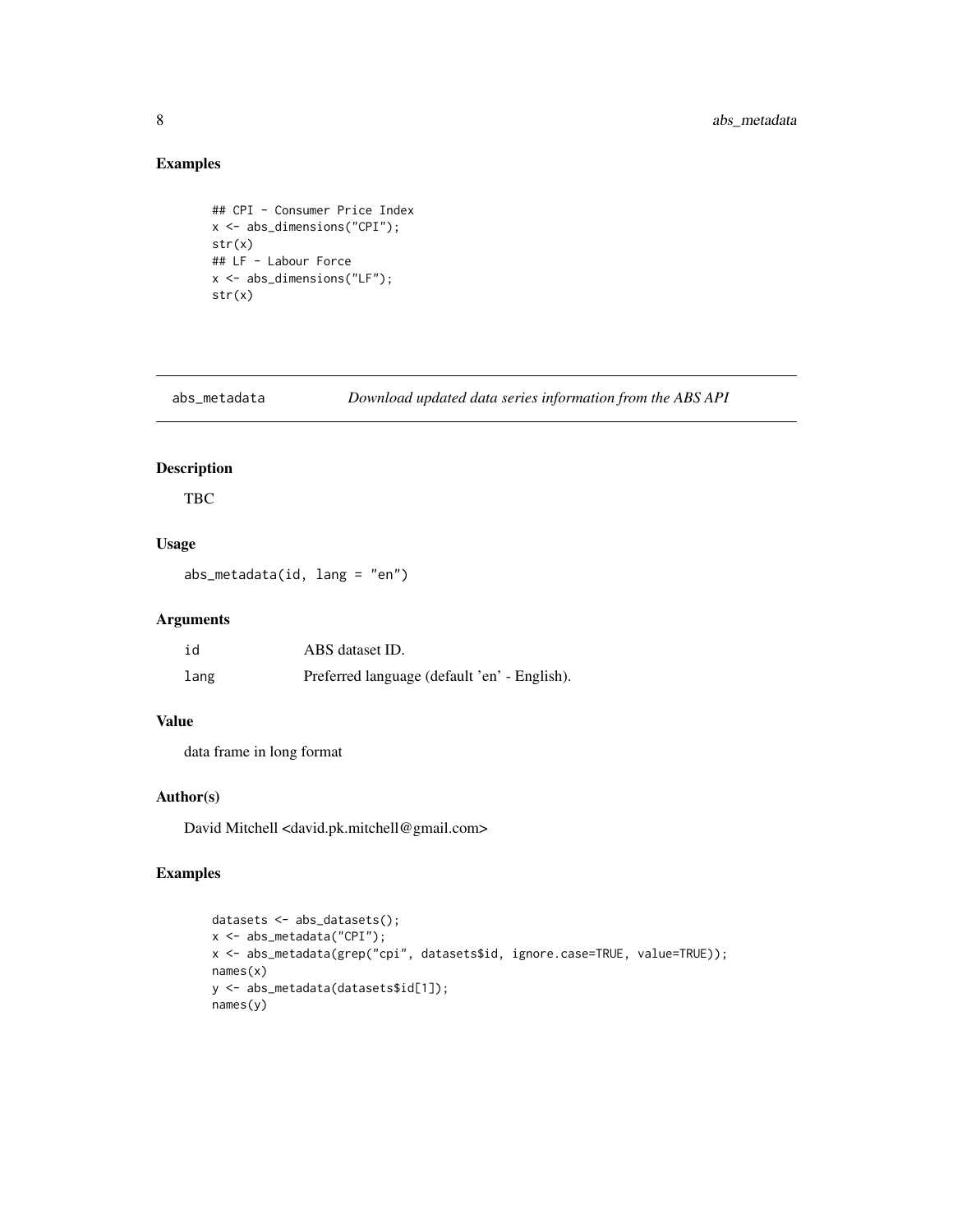<span id="page-8-0"></span>

This function extracts time series data from ABS data files.

## Usage

```
abs_read_tss(files, type = "tss")
```
## Arguments

| files | Names of one or more ABS data files                                                       |
|-------|-------------------------------------------------------------------------------------------|
| type  | One of either 'tss' – ABS Time Series Spreadsheet (the Default) or 'css' – Data<br>Cube.R |

## Value

data frame in long format

#### Author(s)

David Mitchell <david.pk.mitchell@gmail.com>

#### Examples

```
## Read specified ABS Excel time series files
tables <- abs_cat_tables("5206.0", releases="Latest", include_urls=TRUE);
downloaded_tables <- abs_cat_download(tables$path_2[1], exdir=tempdir())
extracted_files <- abs_cat_unzip(downloaded_tables)
x <- abs_read_tss(extracted_files);
```
abs\_search *Search dataset information from the ABS.Stat API*

## Description

This function finds datasets or dimensions within a specific that match a specified regular expresion and returns matching results.

#### Usage

```
abs_search(pattern, dataset = NULL, ignore.case = TRUE,
 code_only = FALSE, update_cache = FALSE)
```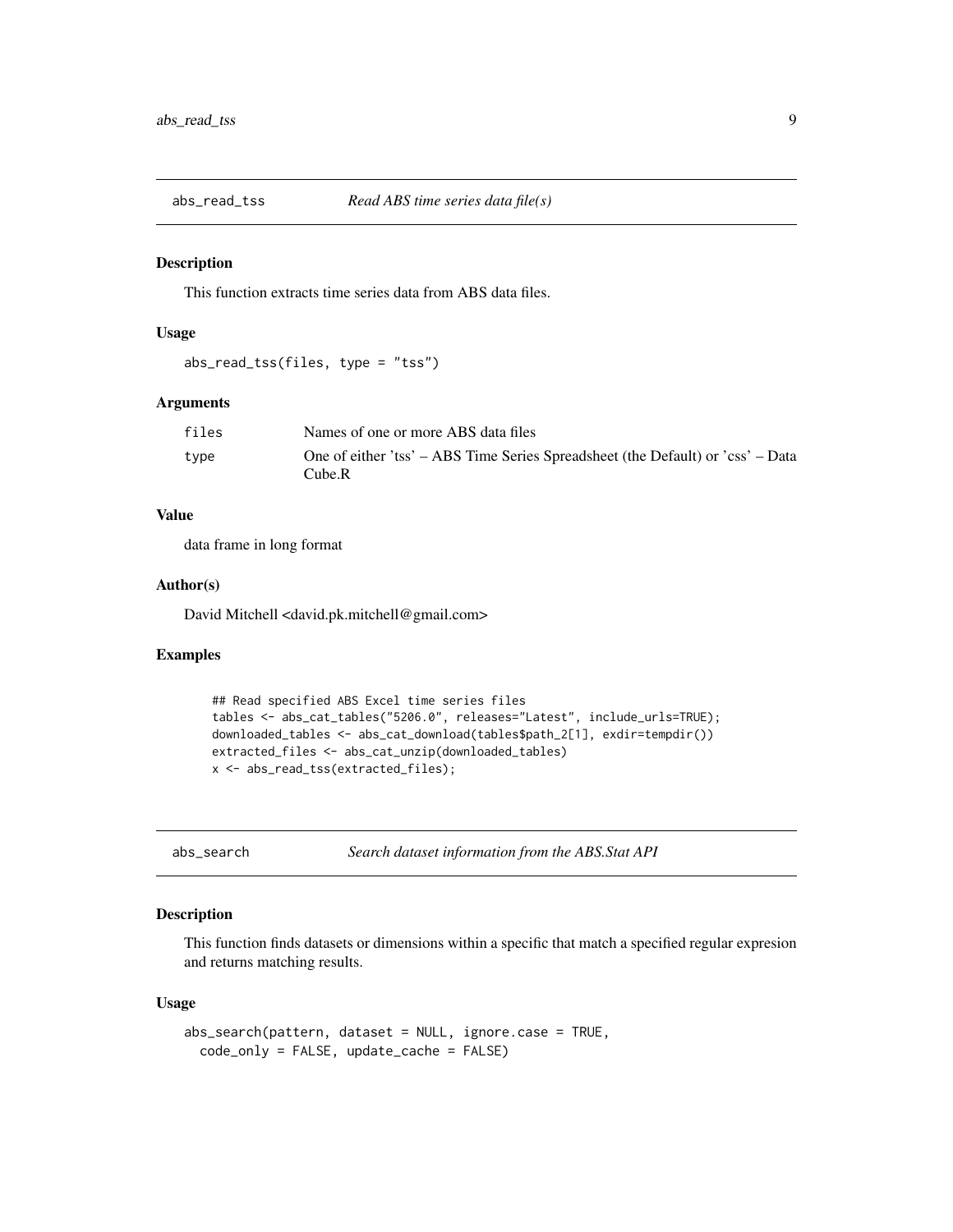#### <span id="page-9-0"></span>Arguments

| pattern      | Character string or regular expression to be matched.                                                                                                                                                                                                                                                                                         |
|--------------|-----------------------------------------------------------------------------------------------------------------------------------------------------------------------------------------------------------------------------------------------------------------------------------------------------------------------------------------------|
| dataset      | Character vector of ABS.Stat dataset codes. These codes correspond to the<br>indicatorID column from the indicator data frame of abs_cache or abs_cachelist,<br>or the result of abs_indicators. If NULL (default), then function undertakes a<br>dataset mode search. If not NULL, function searches all dimensions of specified<br>dataset. |
| ignore.case  | Case senstive pattern match or not.                                                                                                                                                                                                                                                                                                           |
| code_only    | If FALSE (default), all column/fields are returned. If TRUE, only the dataset<br>identifier or indicator code are returned.                                                                                                                                                                                                                   |
| update_cache | Logical expression, if FALSE (default), use the cached list of available ABS.Stat<br>datasets, if TRUE, update the list of available datasets.                                                                                                                                                                                                |

#### Value

A data frame with datasets and data items that match the search pattern.

## Note

With acknowledgements to wb\_search function.

#### Author(s)

David Mitchell <david.pk.mitchell@gmail.com>

## Examples

```
## ABS dataset search
x \le - abs_search(pattern = "consumer price index")
x \leftarrow abs\_search(path)x <- abs_search(pattern = "labour force")
## ABS indicator search
x <- abs_search(pattern = "all groups", dataset="CPI")
x <- abs_search(pattern = c("all groups", "capital cities"), dataset="CPI")
```
abs\_stats *Download data from the ABS API*

## Description

This function downloads the specified ABS data series from the ABS API.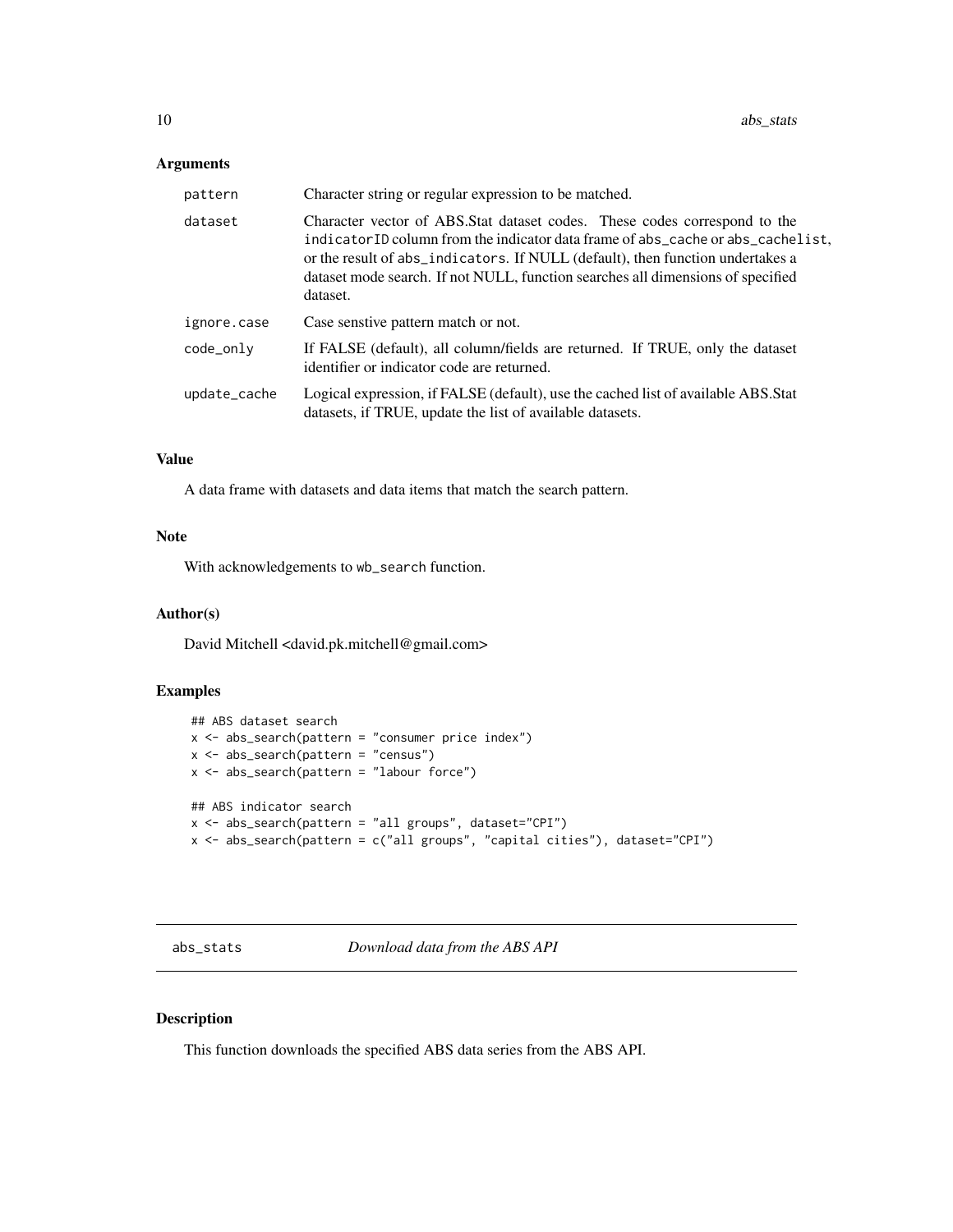#### abs\_stats 11

## Usage

```
abs_stats(dataset, filter, start_date, end_date, lang = c("en", "fr"),
 dimensionAtObservation = c("AllDimensions", "TimeDimension",
  "MeasureDimension"), detail = c("Full", "DataOnly", "SeriesKeysOnly",
  "NoData"), enforce_api_limits = TRUE, return_url = FALSE,
 update_cache = FALSE)
```
## Arguments

| dataset                | Character vector of ABS.Stat dataset codes. These codes correspond to the<br>indicatorID column from the indicator data frame of abs_cache or abs_cachelist,<br>or the result of abs_indicators.                                                                                                                       |
|------------------------|------------------------------------------------------------------------------------------------------------------------------------------------------------------------------------------------------------------------------------------------------------------------------------------------------------------------|
| filter                 | A list that contains filter of dimensions available in the specified series to use in<br>the API call. If NULL, no filter is set and the query tries to return all dimensions<br>of the dataset. Valid dimensions to include in the list supplied to filter include:<br>MEASURE, REGION, INDEX, TSEST and FREQUENCY.   |
| start_date             | Numeric or character. If numeric it must be in year). For data at the sub-annual<br>granularity the API supports a format as follows: Monthly data - '2016-M01',<br>Quarterly data - '2016-Q1', Semi-annual data - '2016-B2', Financial year data<br>$-2016-17$ .                                                      |
| end_date               | Numeric or character (refer to startdate).                                                                                                                                                                                                                                                                             |
| lang                   | Language in which to return the results. If lang is unspecified, english is the<br>default.                                                                                                                                                                                                                            |
| dimensionAtObservation |                                                                                                                                                                                                                                                                                                                        |
|                        | The identifier of the dimension to be attached at the observation level. The<br>default order is: 'AllDimensions', 'TimeDimension' and 'MeasureDimension'.<br>AllDimensions results in a flat list of observations without any grouping.                                                                               |
| detail                 | This argument specifies the desired amount of information to be returned. Pos-<br>sible values are:                                                                                                                                                                                                                    |
|                        | • Full: all data and documentation, including annotations (default)<br>• DataOnly: attributes – and therefore groups – will be excluded                                                                                                                                                                                |
|                        | • SeriesKeysOnly: only the series elements and the dimensions that make up<br>the series keys                                                                                                                                                                                                                          |
|                        | • NoData: returns the groups and series, including attributes and annotations,<br>without observations (all values $= NA$ )                                                                                                                                                                                            |
| enforce_api_limits     |                                                                                                                                                                                                                                                                                                                        |
|                        | If TRUE (the default), the function enforces the ABS.Stat RESTful API limits<br>and will not submit the query if the URL string length exceeds 1000 characters<br>or the query would return more than 1 million records. If FALSE, the function<br>submits the API call regardless and attempts to return the results. |
| return_url             | Default is FALSE. If TRUE, the function returns the generated request URL and<br>does not submit the request.                                                                                                                                                                                                          |
| update_cache           | Logical expression, if FALSE (default), use the cached list of available ABS.Stat<br>datasets, if TRUE, update the list of available datasets.                                                                                                                                                                         |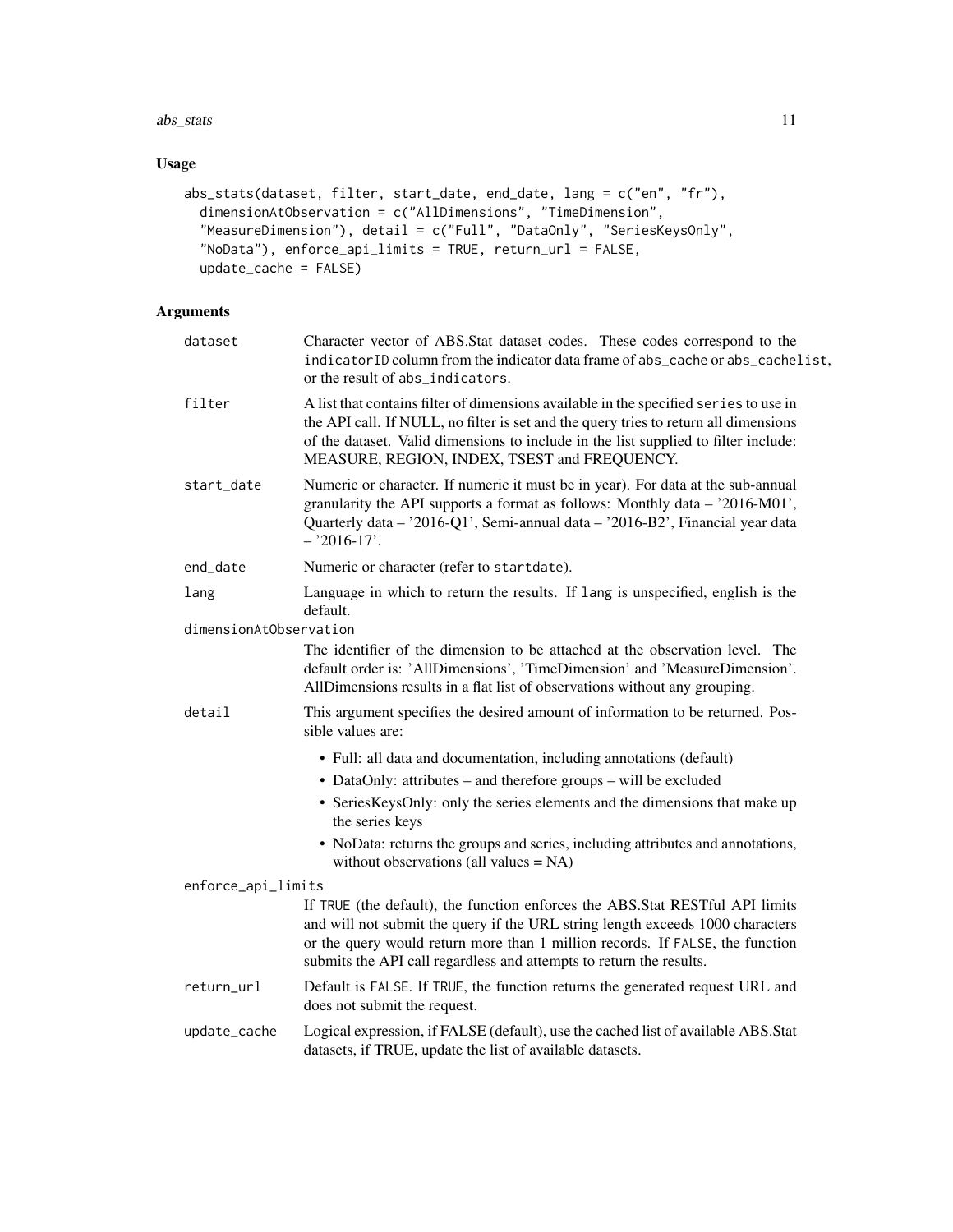## <span id="page-11-0"></span>Value

Returns a data frame of the selected series from the specified ABS dataset.

#### Note

The data query submitted by this function uses the ABS RESTful API based on the SDMX-JSON standard. It has a maximum allowable character limit of 1000 characters allowed in the data URL.

Further limitations known at this time include:

- Only anonymous queries are supported, there is no authentication
- Each response is limited to no more than 1 million observations
- Errors are not returned in the JSON format but HTTP status codes and messages are set according to the Web Services Guidelines
- The lastNObservations parameter is not supported
- Observations follow the time series (or import-specific) order even if dimensionAtObservation=AllDimensions is used.

#### Author(s)

David Mitchell <david.pk.mitchell@gmail.com>

## Examples

```
x <- abs_stats(dataset="CPI", filter="all", return_url=TRUE);
x <- abs_stats(dataset="CPI", filter=list(MEASURE=1, REGION=c(1:8,50),
                                          INDEX=10001, TSEST=10, FREQUENCY="Q"));
x <- abs_stats(dataset="CPI", filter=list(MEASURE="all", REGION=50,
                                          INDEX=10001, TSEST=10, FREQUENCY="Q"));
x <- abs_stats(dataset="CPI", filter=list(MEASURE="all", REGION=50, INDEX=10001,
                                         TSEST=10, FREQUENCY="Q"), return_url=TRUE);
```
aus\_state\_codes *Table of Australian state and territory codes*

#### Description

A list of Australian state and territory codes.

#### Usage

aus\_state\_codes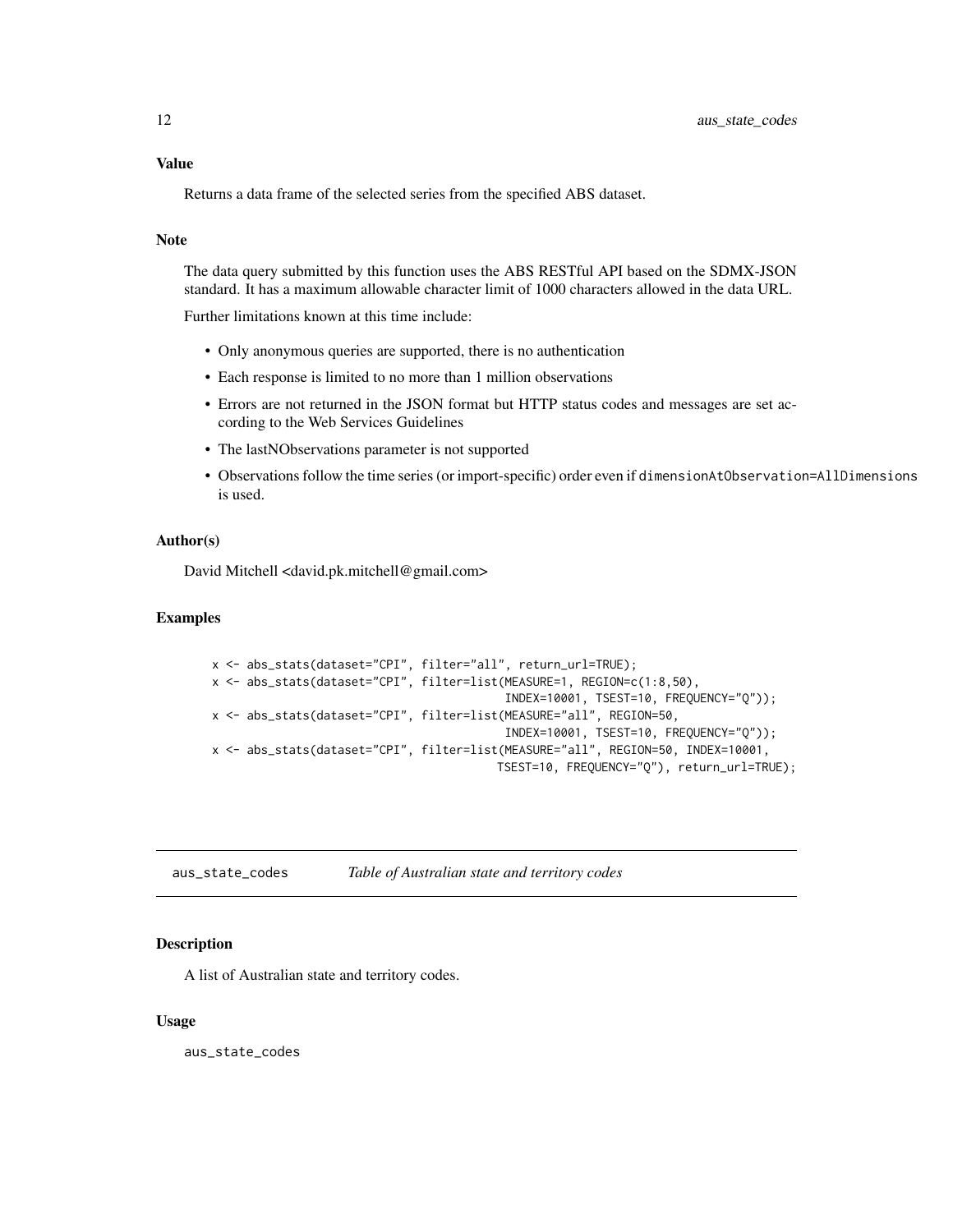#### <span id="page-12-0"></span>raustats and the contract of the contract of the contract of the contract of the contract of the contract of the contract of the contract of the contract of the contract of the contract of the contract of the contract of t

## Format

A data frame containing three columns:

- state\_code One-digit state code.
- state\_abb State/territory abbreviation.
- state\_name State/territory name.

raustats *raustats: An R package for accessing data and statistics from the ABS and RBA websites*

## **Description**

The raustats package provides structured access to all data and statistics available from the Australian Bureau of Statistics and Reserve Bank of Australia website, as well as draft access to the ABS.Stat - Beta data catalogue API.

## Details

To learn more about the raustats package, start with the vignettes: browseVignettes(package = "raustats")

rba\_cachelist *Cached list of statistical tables provided by the RBA*

## Description

This data is a cached result of the [rba\\_table\\_cache](#page-16-1) function. By default functions [rba\\_search](#page-14-1) and [rba\\_stats](#page-15-1) use this data if the update\_cache parameter is TRUE.

#### Usage

rba\_cachelist

#### Format

A data frame containing three columns:

- table\_code RBA table code.
- table\_name RBA table name.
- table\_type One of either current statistical tables, historical data or discontinued data
- url RBA URL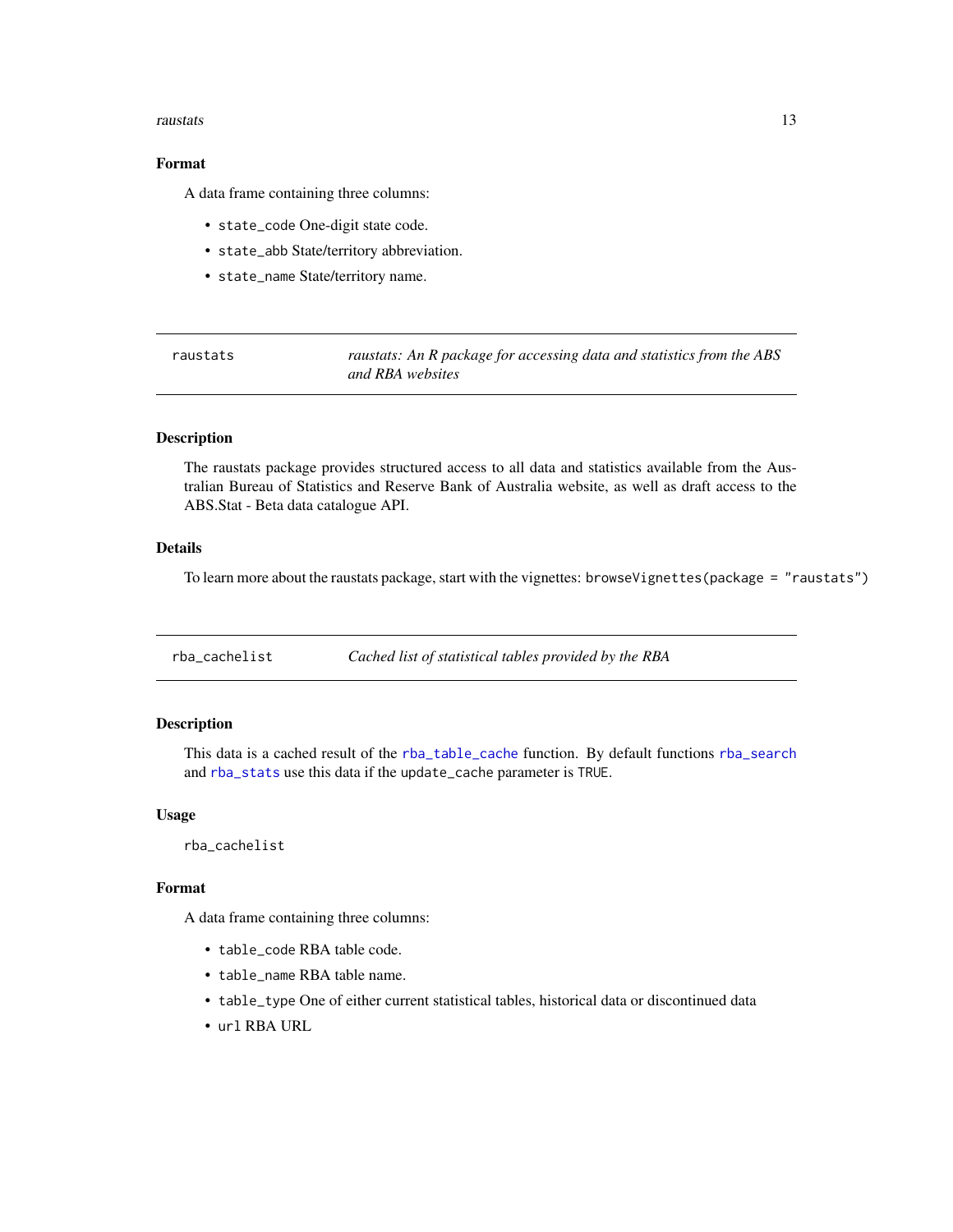<span id="page-13-0"></span>

This function downloads one or more RBA data files at the specified by URLs and saves a local copy.

## Usage

```
rba_file_download(data_url, exdir = tempdir(), update_cache = TRUE)
```
## Arguments

| data_url     | Character vector specifying an RBA data set URL.                                                                                          |
|--------------|-------------------------------------------------------------------------------------------------------------------------------------------|
| exdir        | Target directory for downloaded files (defaults to $tempdir()$ ). Directory is cre-<br>ated if it doesn't exist.                          |
| update_cache | Logical expression, if FALSE (default), use the cached list of available RBA<br>datasets, if TRUE, update the list of available datasets. |

## Value

Downloads data from the ABS website and returns a character vector listing the location where files are saved.

## Author(s)

David Mitchell <david.pk.mitchell@gmail.com>

rba\_read\_tss *Read RBA statistical time series spreadsheet*

#### Description

Functions to extract data from a specified RBA time series spreadsheet.

## Usage

```
rba_read_tss(files)
```
#### Arguments

files Names of one or more ABS data file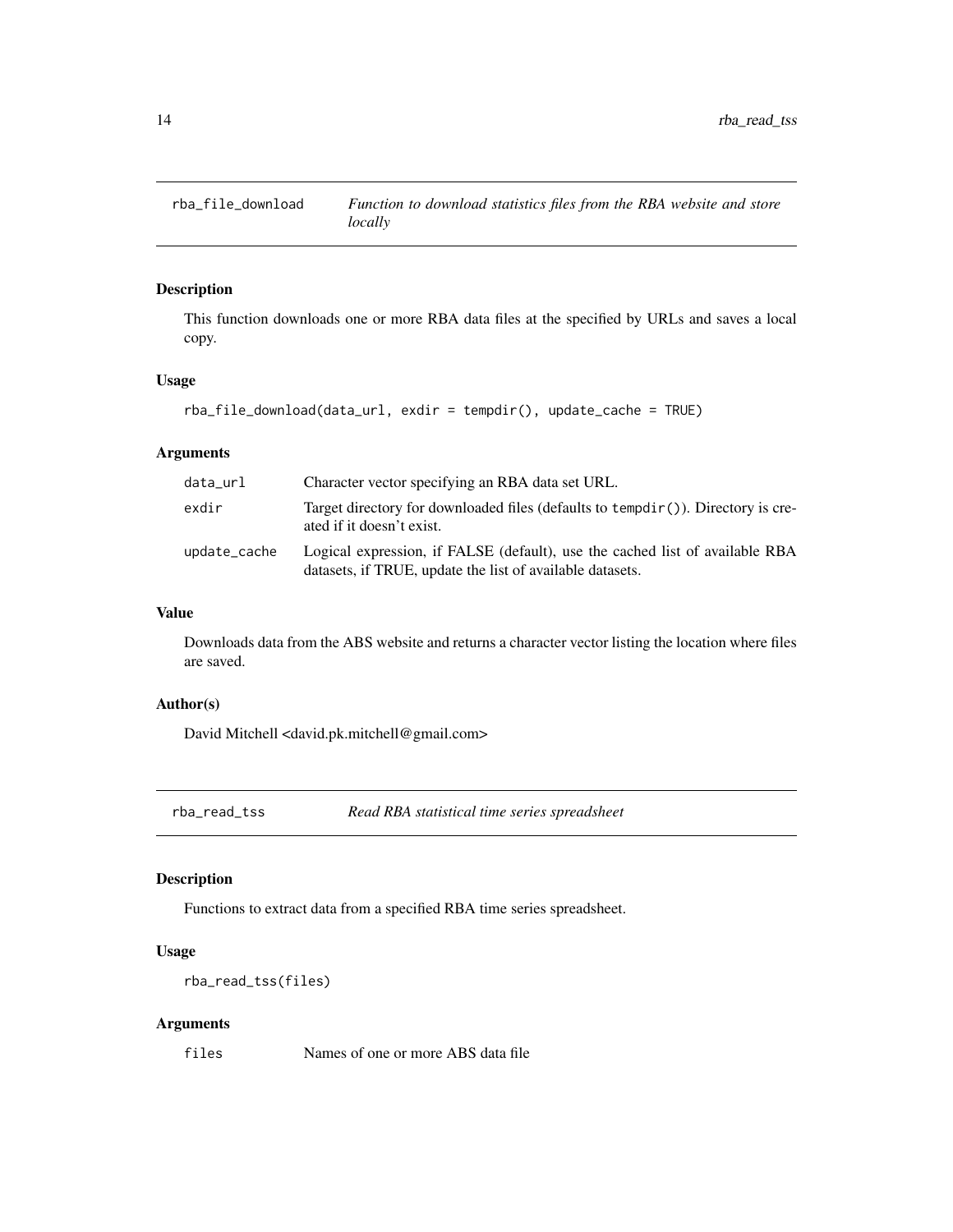<span id="page-14-0"></span>rba\_search 15

## Value

data frame in long format

#### Author(s)

David Mitchell <david.pk.mitchell@gmail.com>

#### Examples

```
rba_urls <- rba_search(pattern = "Liabilities and Assets")$url
rba_files <- sapply(rba_urls, rba_file_download)
data <- rba_read_tss(rba_files);
```
#### <span id="page-14-1"></span>rba\_search *Return list of data tables from RBA website*

#### Description

Function to return a list of all RBA data tables.

#### Usage

```
rba_search(pattern, fields = c("table_no", "table_name"),
 ignore.case = TRUE, update_cache = FALSE)
```
## Arguments

| pattern      | Character string or regular expression to be matched                                                                                                    |
|--------------|---------------------------------------------------------------------------------------------------------------------------------------------------------|
| fields       | Character vector of column names through which to search. By default, the<br>function searches 'table no' and 'table name'.                             |
| ignore.case  | Case senstive pattern match or not.                                                                                                                     |
| update_cache | Logical expression, if FALSE (default), use the cached list of available RBA<br>tables (rba_cachelist), if TRUE, update the list of available datasets. |

#### Value

data frame in long format

## Author(s)

David Mitchell <david.pk.mitchell@gmail.com>

```
rba_datasets <- rba_search(pattern = "Liabilities and Assets");
```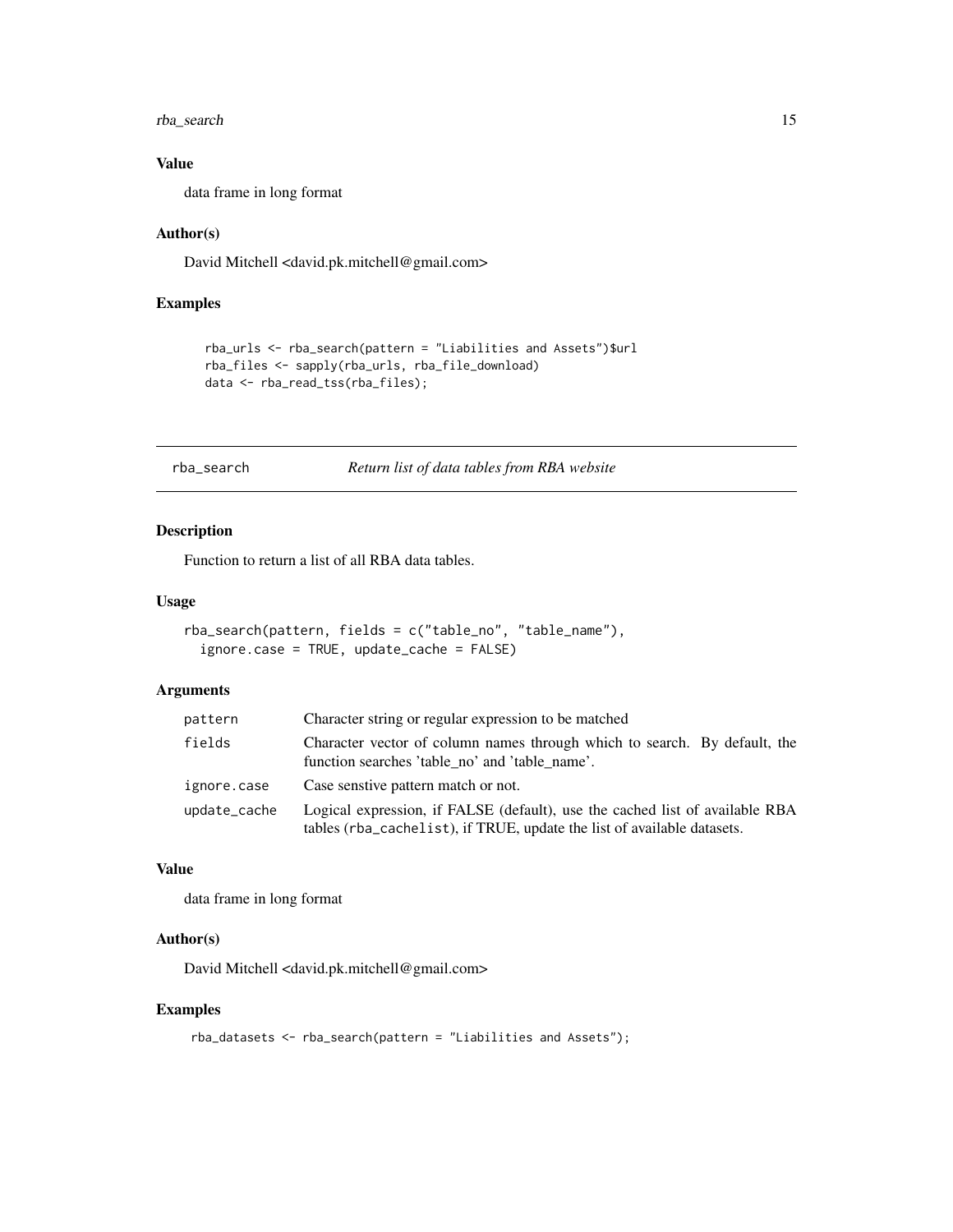<span id="page-15-1"></span><span id="page-15-0"></span>

Function to download and return specified RBA time series data.

#### Usage

```
rba_stats(table_no, pattern, url, update_cache = FALSE, ...)
```
## Arguments

| table_no     | Character vector specifying one or more RBA table numbers to download.                                                                    |
|--------------|-------------------------------------------------------------------------------------------------------------------------------------------|
| pattern      | Character string or regular expression to be matched.                                                                                     |
| url          | Valid URL for RBA dataset (Excel format only).                                                                                            |
| update_cache | Logical expression, if FALSE (default), use the cached list of available RBA<br>datasets, if TRUE, update the list of available datasets. |
| $\cdots$     | Other arguments to rba_search                                                                                                             |

## Value

data frame in long format

## Author(s)

David Mitchell <david.pk.mitchell@gmail.com>

```
## Example - Selecting by table_no
x <- rba_stats("A1");
## Example - Selecting by pattern
x <- rba_stats(pattern="Liabilities and Assets");
```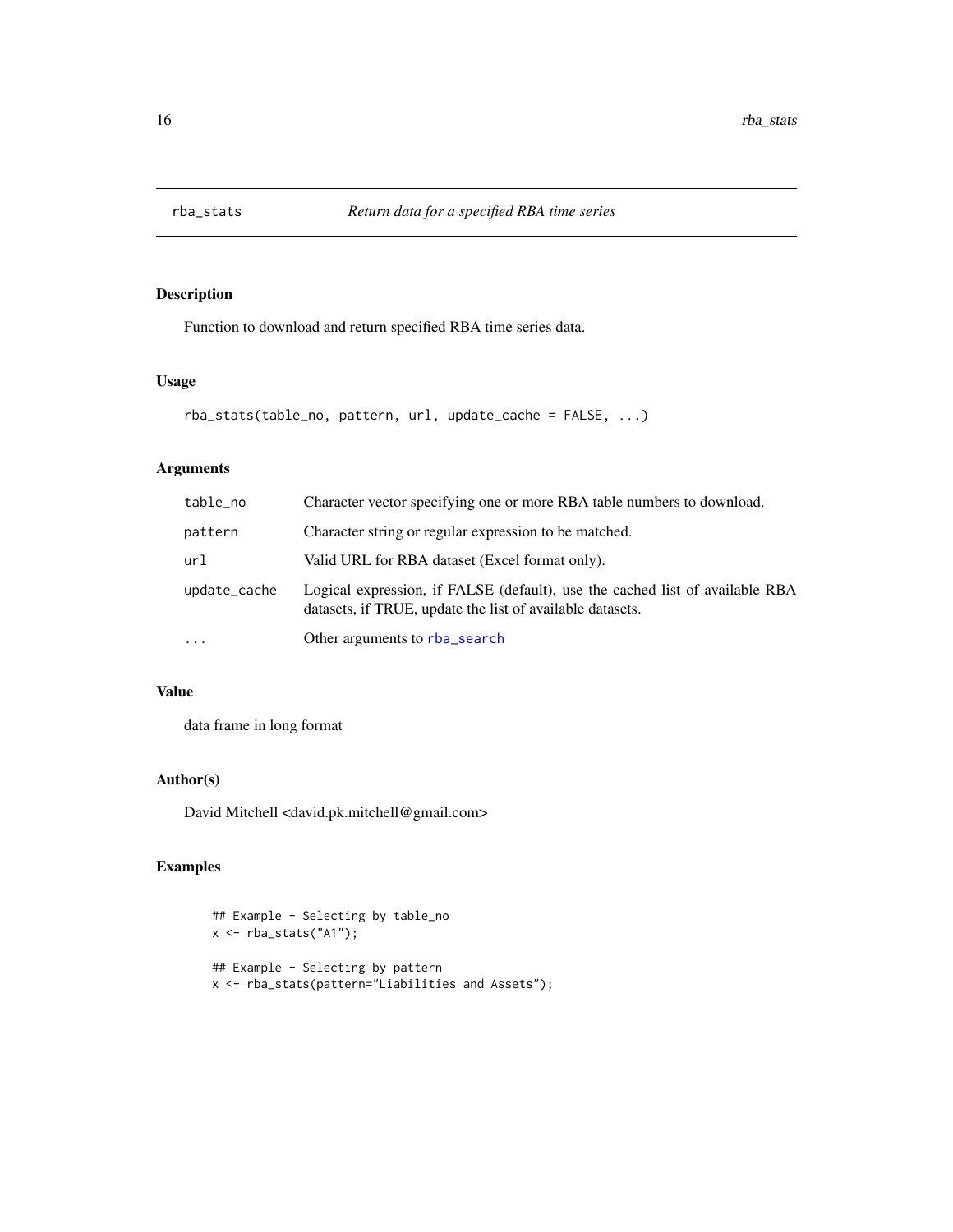<span id="page-16-1"></span><span id="page-16-0"></span>Function to return an updated list of data tables available from the RBA website.

## Usage

rba\_table\_cache()

## Value

data frame in long format

## Author(s)

David Mitchell <david.pk.mitchell@gmail.com>

## Examples

rba\_cachelist <- rba\_table\_cache();